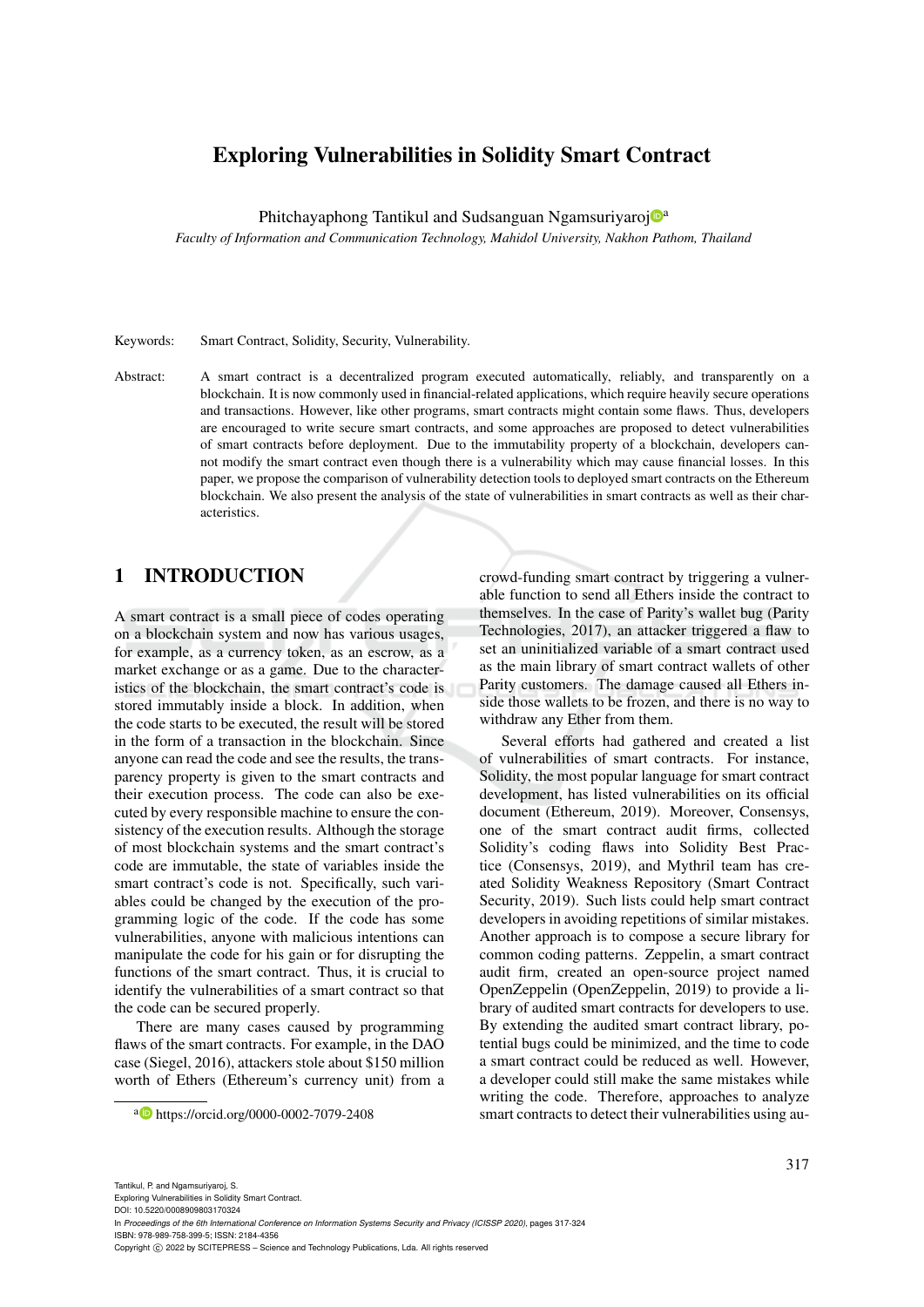tomation methods are proposed. Oyente (Luu et al., 2016), the first tool in detecting vulnerabilities in Solidity, uses symbolic execution to test for vulnerabilities. SmartCheck (Tikhomirov et al., 2018) uses static analysis, which parses the source code of the smart contract to find out whether the code contains common vulnerability patterns.

Although many works are invented to detect vulnerabilities of smart contracts, there is still no research in investigating the current state of vulnerable smart contracts. Our research aims to discover common occurrences and trends of vulnerabilities in smart contracts as well as identify common characteristics of vulnerable smart contracts. We have collected the source code of 38,982 smart contracts from Etherscan.com. We analyze smart contracts written in Solidity in the Ethereum blockchain as it is widely well-adopted. From those smart contracts, we have found common occurrences and trends of vulnerabilities in already deployed smart contracts. In addition, we have suggestions for developers when developing a smart contract.

The remainder of this paper is organized as follows. Section 2 gives the background of smart contract vulnerabilities. Section 3 explains the proposed work of this research. Section 4 shows the results and discussions. Finally, we conclude our work in Section 5.

# 2 LITERATURE REVIEW

### 2.1 Ethereum Smart Contract

Unlike Bitcoin, the most successful implementation of a blockchain system, that only uses the blockchain to store currency-transferring transactions, and the accumulation of those transactions becomes a ledger where the balance of every account on the system is kept. The goal of Ethereum(Wood, 2014) is to use a blockchain to implement distributed applications. In Ethereum, an account's balance is a state that changes values by transactions. In other words, a transaction is a state transition operator. The global state is where Ethereum uses to store its own currency, Ether, on each account. Moreover, Ethereum allows each account to store code and has inner state variables, and that becomes a smart contract. The inner state variables are changed by processing a transaction that contains a function call, probably with arguments, against the account's code as shown in Figure 1. All Ethereum's transactions, including smart contracts, are operated by Ethereum virtual machine (EVM).



Figure 1: Ethereum State Transition.

EVM operates on the machine-level code, called bytecode, which is difficult for a human to write. Therefore, Ethereum invented several new programming languages for developers to use and later compiled to bytecode for deployment. These languages are LLL, Serpent, Tiger, Solidity and Vyper, and Solidity which is currently the most popular language.

Calling to a function in a smart contract is a form of a transaction. The caller can create a transaction with data part containing function signature and arguments. The caller can choose to send some Ether along with the transaction. When a transaction is committed to a block and distributed to nodes in the network, each EVM will extract calling function and arguments, and then execute the callee function with the extracted information. The Ether sent along with the transaction will be added to the smart contract's account balance.

## 2.2 Smart Contract's Vulnerabilities Analysis

Information on vulnerabilities of Solidity Smart Contracts has been collected ( (Ethereum, 2019), (Consensys, 2019), (Atzei et al., 2017), (Luu et al., 2016), (Tikhomirov et al., 2018)). Most studies focus on the analysis of previous weaknesses found in various incidents such as the DAO case (Siegel, 2016), King of Ether case (King of Ether Throne, 2016), and Parity case (Parity Technologies, 2017). The followings explain the most important vulnerabilities.

### 2.2.1 Re-entrancy

In Solidity, there are three functions used to transfer some currency to an external address; they are send, transfer, and call. However, in a case that the destination address is a smart contract, these functions also act as a function call to "fallback function" in the destination smart contract. A malicious contract might use this fact to create a "crafted fallback function" to execute something back in the original contract.

Figure 2 shows an example of the re-entrancy attack on a withdrawing function, and it is similar to the cause of the incident happened in the DAO case (Siegel, 2016). The attacker starts by creat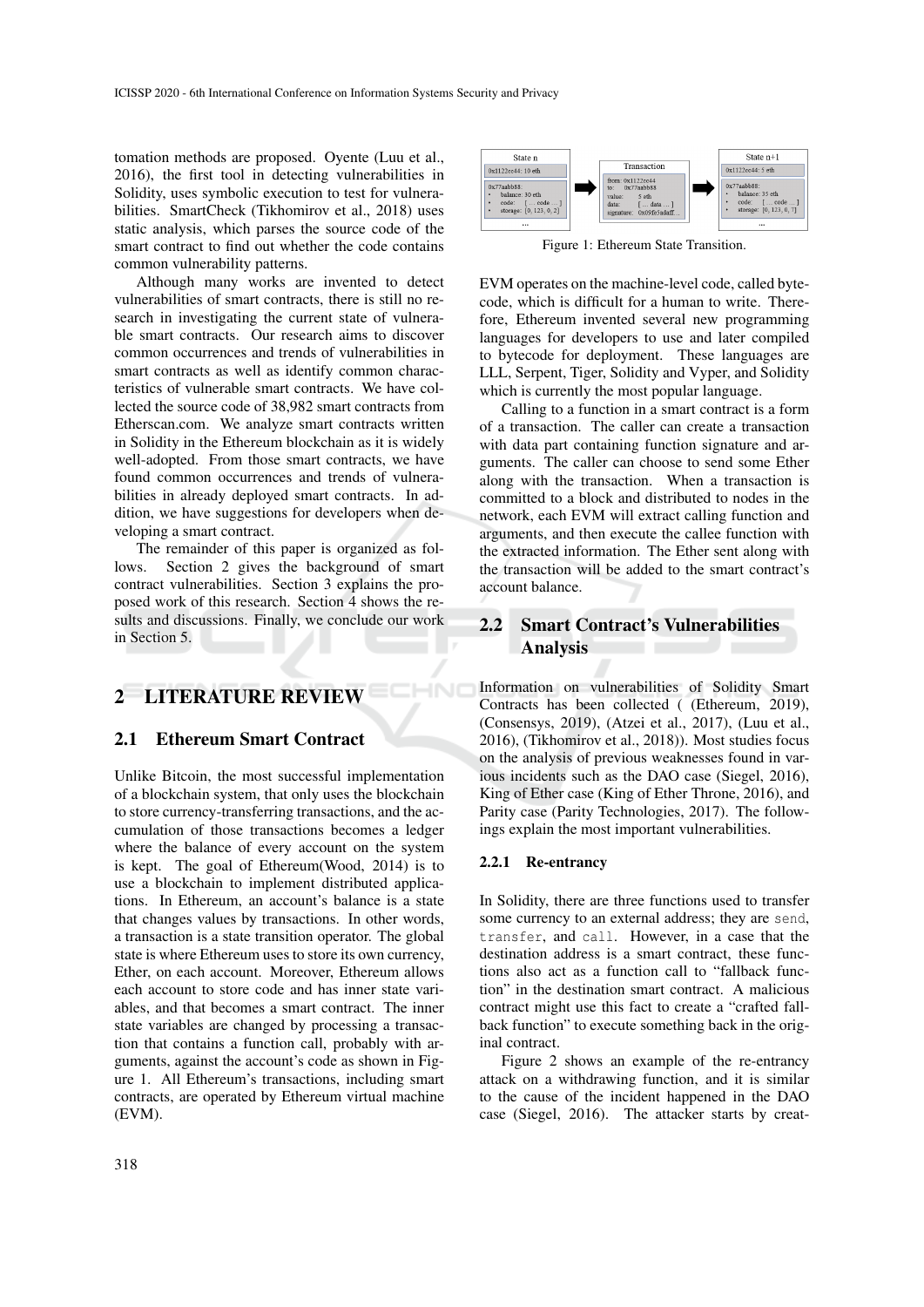ing his/her own malicious smart contract (2b) and calls to the withdraw function of the victim's smart contract. After passing some validation on the first line, the contract sends Ether to the attacker's smart contract. Since the destination of the transfer is a smart contract, the fallback function is executed, which in turn, calling to the withdraw function again. Because the balance of the attacker is not deducted yet (in Line 11 of Figure 2a), the victim's smart contract will send out Ether again. The execution loop continues until either the balance of the victim's smart contract is zero or the transaction gas is depleted.

| contract GoodContract {                      |
|----------------------------------------------|
| $mapping(address \Rightarrow vint) wallets;$ |
|                                              |
| function deposit() public payable {          |
| $wallets[msg.sender] = msg.value;$           |
|                                              |
|                                              |
| function withdraw(uint amount) public {      |
| $require(wallest[msg.sender] > = amount);$   |
| msg.sender.send(amount);                     |
| wallets[msg.sender] -= amount:               |
|                                              |
|                                              |
|                                              |
| (a) Victim's smart contract.                 |
| 1 v contract Attacker {                      |
|                                              |



Figure 2: An example of re-entrancy attack.

#### 2.2.2 Integer Overflow and Underflow

Integer overflow and underflow are common problems also found in other programming languages. Integer overflow occurs when increasing a value in a limited-size variable till it is over the maximum capacity. The value of the variable then goes to the lowest value as illustrated in the following code snippet:

```
uint8 num_users = 255;
num users += 1:
```
This code creates a variable num users as an 8-bit unsigned integer having the range of possible values from 0 to 255, and initiating its value to 255. When the variable is increased by 1 and cannot store the value of 256, the value gets truncated to only 8 bits and zeroes are stored instead. The same principle is applied for integer underflow.

### 2.2.3 Timestamp Dependency

Since a smart contract operates on an Ethereum Virtual Machine (EVM) that only provides information regarding the smart contract itself, i.e. its transactions and blocks. It does not provide information about environment, such as its host operating system, IP address, or even time. A smart contract developer would seek to find the information from the timestamp field in the block's metadata. Unfortunately, the block's timestamp field is arbitrary and the block's miner can write any timestamp he wants without any verification from other nodes in the network. If a smart contract relies on such timestamp information, it could be tricked by a malicious miner.

#### 2.2.4 Transaction Ordering Dependency

Each operation in a smart contract is a transaction and even if multiple transactions are not operated in a parallel fashion, the order of those operations might yield different results. Consider an example case: assuming a smart contract has a record that Alice initially has 0 token in her account, and she issues two consecutive operations: withdraw(1000) and deposit(1000). If the transactions are ordered as withdraw(1000); deposit(1000);, Alice will not have enough balance to withdraw and the first operation will fail while the second one will pass, and Alice has 1000 tokens remaining. If the order is reversed, both transactions would be completed, and Alice will have 0 remaining tokens in her account. Miners are responsible in collecting transactions and creating a block. It could be possible for a malicious miner to re-arrange depending transactions in such a way that the result would benefit him.

### 2.2.5 Using Send

send is a Solidity's function for transferring Ether from a smart contract to an external address. If the external address is a smart contract, it would perform an additional function by executing code in the fallback function in the external address. Therefore, using the send function in a smart contract could lead to a vulnerability, and the developer could use the transfer function instead if they want to transfer Ether and prohibit the code execution.

#### 2.2.6 Unchecked Calls

Executing a code in an external smart contract could be performed by send, call and delegatecall functions. However, such functions do not stop the execution or throw any error if the callee contract has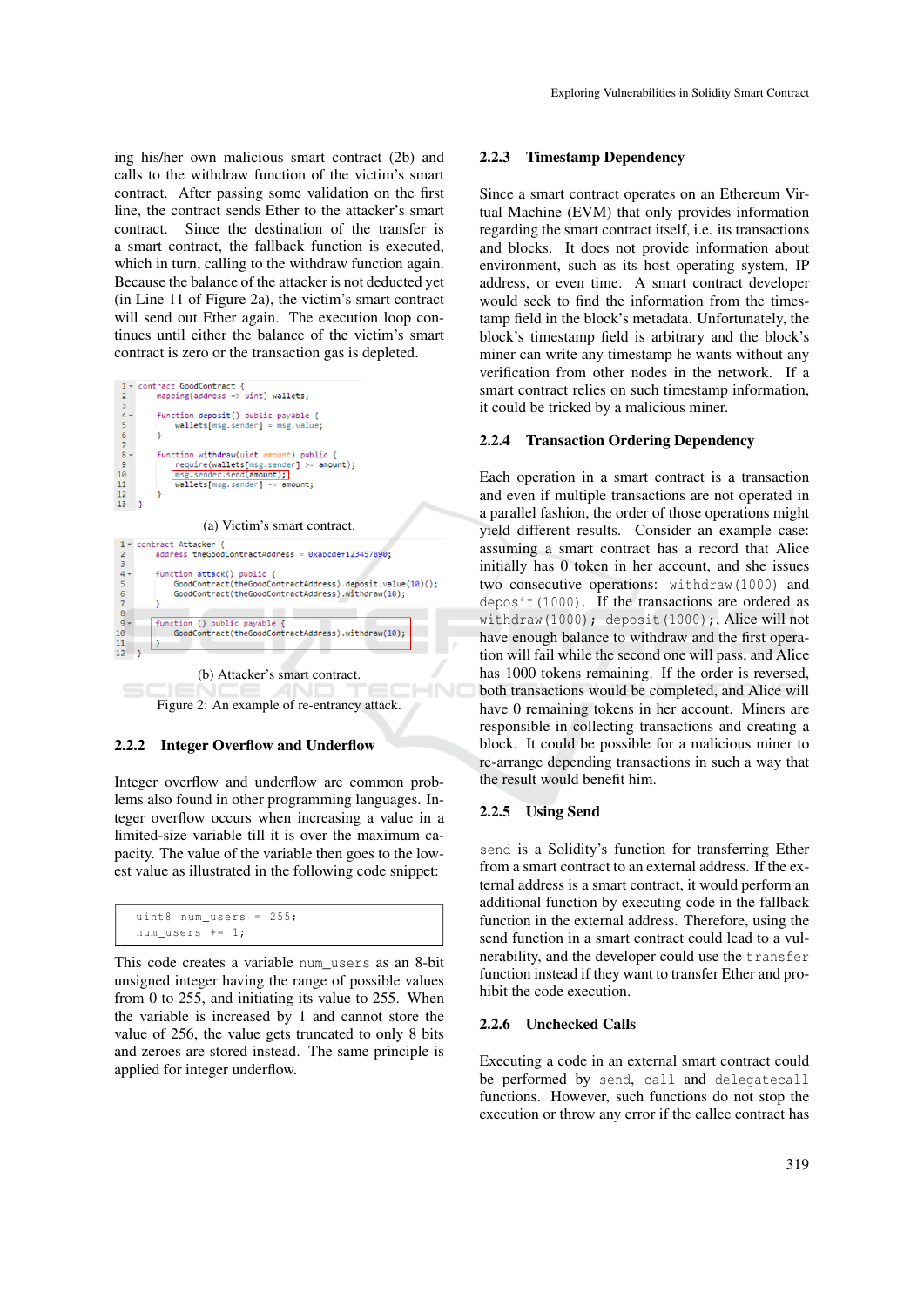a runtime error. Instead, the functions would return false and continue running on the origin contract. Thus, it could lead to an erroneous execution flow. For example, consider the following code for withdrawing from a token contract:

```
msg . sender . send ( amount );
wallet [msg.sender] -= amount;
```
If the send in the first line fails, the Ether would not be properly sent to the msg.sender address, and it would be successfully deducted from the wallet's balance in the second line. The developer should have put an "if condition" surrounding the send/call/delegatecall function to handle the case when it fails.

### 2.2.7 Denial of Service with Throw

A smart contract relying on the result from an external contract could be vulnerable from this vulnerability. An example case is the King of Ether Throne game (King of Ether Throne, 2016). This game requires a new king to bid higher amount than the current king. If it succeeds, the contract sends the amount to the current king's address, some fee to developers, and finally set the new king. However, if the current king's address is a smart contract, and its fallback function issues the throw command to stop the execution flow which means the refusal of receiving any Ether. The payment to the current king will never succeed, and no one can overthrow the current king.

#### 2.2.8 Gas Limits and Loops

Ethereum has a great concern about computation and storage needed to perform each operation. So, it requires a user calling a smart contract to pay some amount of Ether as "gas" to help fund the operations. The higher the computation or storage required for each operation, the higher the gas needed. An unaware developer might write a smart contract function containing high gas-cost operations, which will fail to call if the caller does not provide enough gas. Consider an example below.

```
address [] accounts ;
uint public fixedInterest = 0.0001 ether;
function distributeInterest () public {
    require (msq. sender == owner);
    for (uint i=0; i < accounts . length; i++) {
        accounts [i]. transfer (fixedInterest);
    }
}
```
In this example, a developer wants to distribute the interest to every address stored in the accounts variable. Calling to this function might fail when the number of addresses is growing larger and the cost of looping over the transfer function, a high-cost function, becomes too high.

### 3 PROPOSED METHODOLOGY

Figure 3 shows the system diagram of our proposed work. The first step is to collect the smart contracts deployed on Ethereum's blockchain, and put into a repository. The second step is to perform vulnerability analysis using Oyente and SmartCheck tools. In the final step, we do the correlation analysis on the vulnerability results to get some insights of the vulnerabilities states in the smart contracts.



### 3.1 Collecting Smart Contracts

Ethereum's blockchain is a good source for collecting smart contracts. However, they are stored in the bytecode format, and it would be difficult to be analyzed for vulnerabilities. In this work, we collected the source code of smart contracts from EtherScan.io - a website providing information on Ethereum's blockchain data and smart contracts. The website allows developers to publish their source codes and verifies them if the source code corresponding with the bytecodes is deployed on the blockchain, so that people wanting to interact with the smart contract can view the source code and the logic inside the contract and be able to trust the contracts easier. Although EtherScan.io does not have a collection of every smart contract deployed on Ethereum's blockchain, it contains a large collection of smart contracts in the form of source codes to be analyzed. In addition, we wrote a crawler program to collect the information on verified smart contracts, metadata, application binary interface (ABI), source code and bytecode. We successfully collected 38,982 contracts by August 15, 2018. Metadata of the contracts are displayed in Table 1.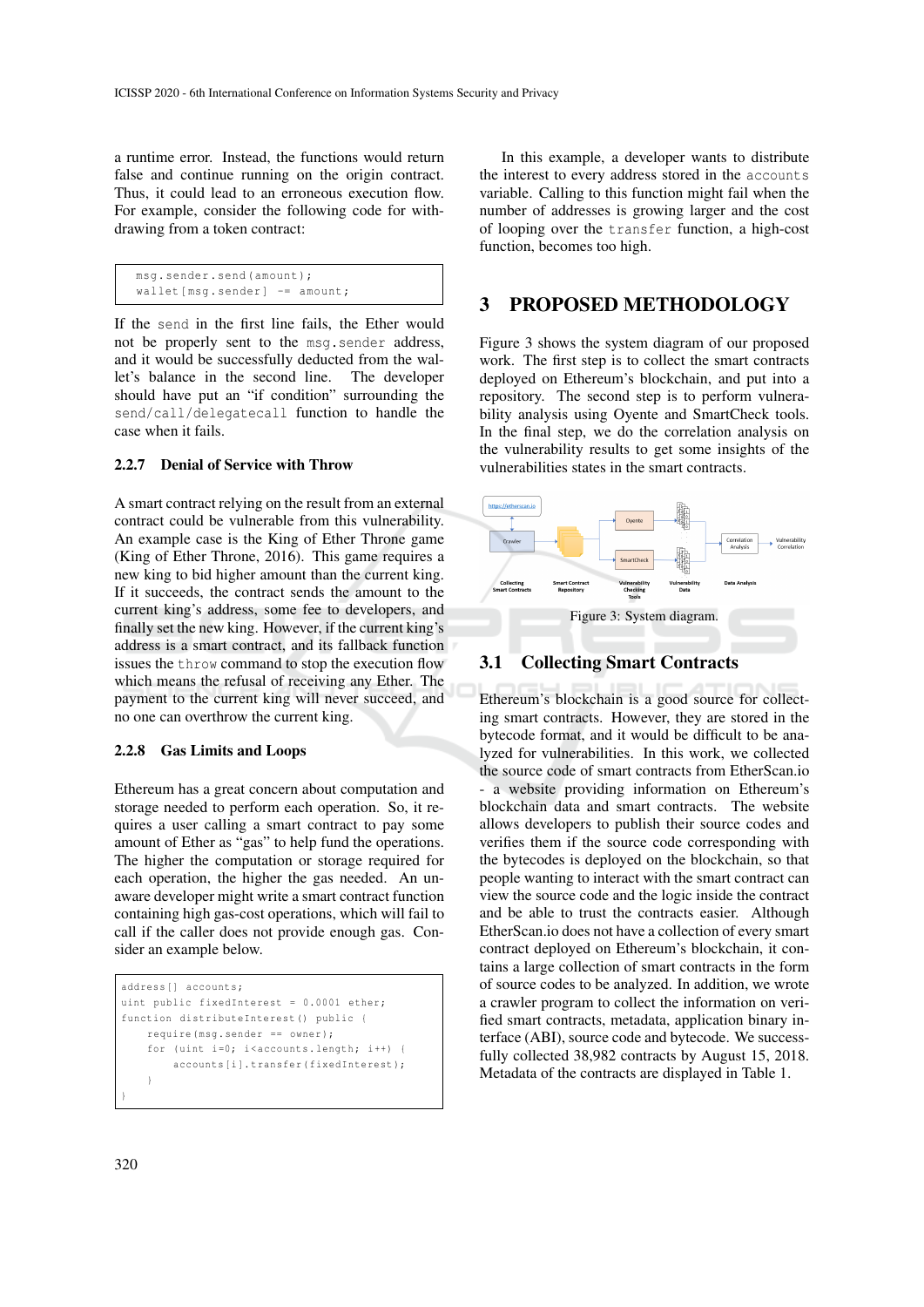Table 1: Metadata of the collected smart contracts from EtherScan.io.

| Field             | <b>Description</b>                |
|-------------------|-----------------------------------|
| address           | Address of the deployed smart     |
|                   | contract                          |
| name              | Name of the smart contract        |
|                   | (name of the main class)          |
| compiler_version  | Version of the compiler           |
| compiler_version_ | Whether version of the compiler   |
| has_bug           | is outdated (checked by Ether-    |
|                   | Scan.io)                          |
| balance           | Current balance of the smart      |
|                   | contract (in Ether)               |
| tx_count          | Number of transactions related    |
|                   | to the smart contract             |
| optimization_ena- | Whether the smart contract is     |
| bled              | compiled with optimization        |
| date_verified     | Date of the smart contract source |
|                   | code is verified by EtherScan.io  |

### 3.2 Vulnerability Data Collection

The source code of the smart contracts was analyzed by two analysis tools – Oyente (Luu et al., 2016) and SmartCheck (Tikhomirov et al., 2018).

#### 3.2.1 Oyente

Oyente (Luu et al., 2016) is a tool used to perform the smart contract analysis for vulnerabilities. Due to its early stage of development, a small number of issues are listed and only 6 issues can be detected as shown in the top of Table 2 which are re-entrancy, callstack depth, underflow, overflow, transaction ordering, and timestamp dependency. Oyente builds a control flow graph from the compiled smart contract bytecode, and uses the symbolic execution method to detect whether any point in the execution path could be attacked by any issue. We use the version from the author's paper obtaining from the official docker image to perform vulnerability analysis on our smart contract collection.

### 3.2.2 SmartCheck

SmartCheck (Tikhomirov et al., 2018) is another tool we used for our vulnerability analysis. The tool employs a different approach for detecting vulnerabilities of the actual source code. It parses a smart contract code into an abstract syntax tree, encodes it into XML, and searches for vulnerability patterns using XPath.

SmartCheck could detect all security and coding issues shown in Table 2, except that underflow and overflow were disabled from inside of the tool dues to high false positive.

### 3.3 Vulnerability Correlation Analysis

We perform the correlation analysis on the detected vulnerabilities to understand which vulnerabilities could be related and what could be the common cause to be avoided when developing a smart contract. The correlation is a statistical analysis that helps determine whether two variables could be related. In this paper, we use Pearson Correlation which can be calculated using the following formula. The correlation value is ranged from  $-1$  to  $+1$  where  $-1$  means negative correlation, 0 means no correlation, and +1 means linear correlation.

$$
\rho(X,Y) = \frac{E[(X-\mu_X)(Y-\mu_Y)]}{(\sigma_X \sigma_Y)}\tag{1}
$$

Where:

- *X*, *Y* are two variables
- ρ is the correlation coefficient between X and Y
- $\bullet$  *E* is the expectation value
- $\mu_X$ ,  $\mu_Y$  is the mean of X and Y
- $\bullet$   $\sigma_X$ ,  $\sigma_Y$  is the standard variation of X and Y

## 4 RESULTS AND DISCUSSION

We classified our analysis results into two categories: trend of vulnerabilities and their correlations.

**UBLICATIONS** 

### 4.1 Trends

### 4.1.1 New Smart Contracts Over Time

The number of new smart contracts had been growing over time. It reached the peak around February thru April 2018 with the average of 3,537 new smart contracts per month. This may result from the Bitcoin price rise to its peak of \$18,953 in December 2017 since the number has been later declined as well as the concurrent decrease in the cryptocurrency market.



Figure 4: The number of new smart contracts over time.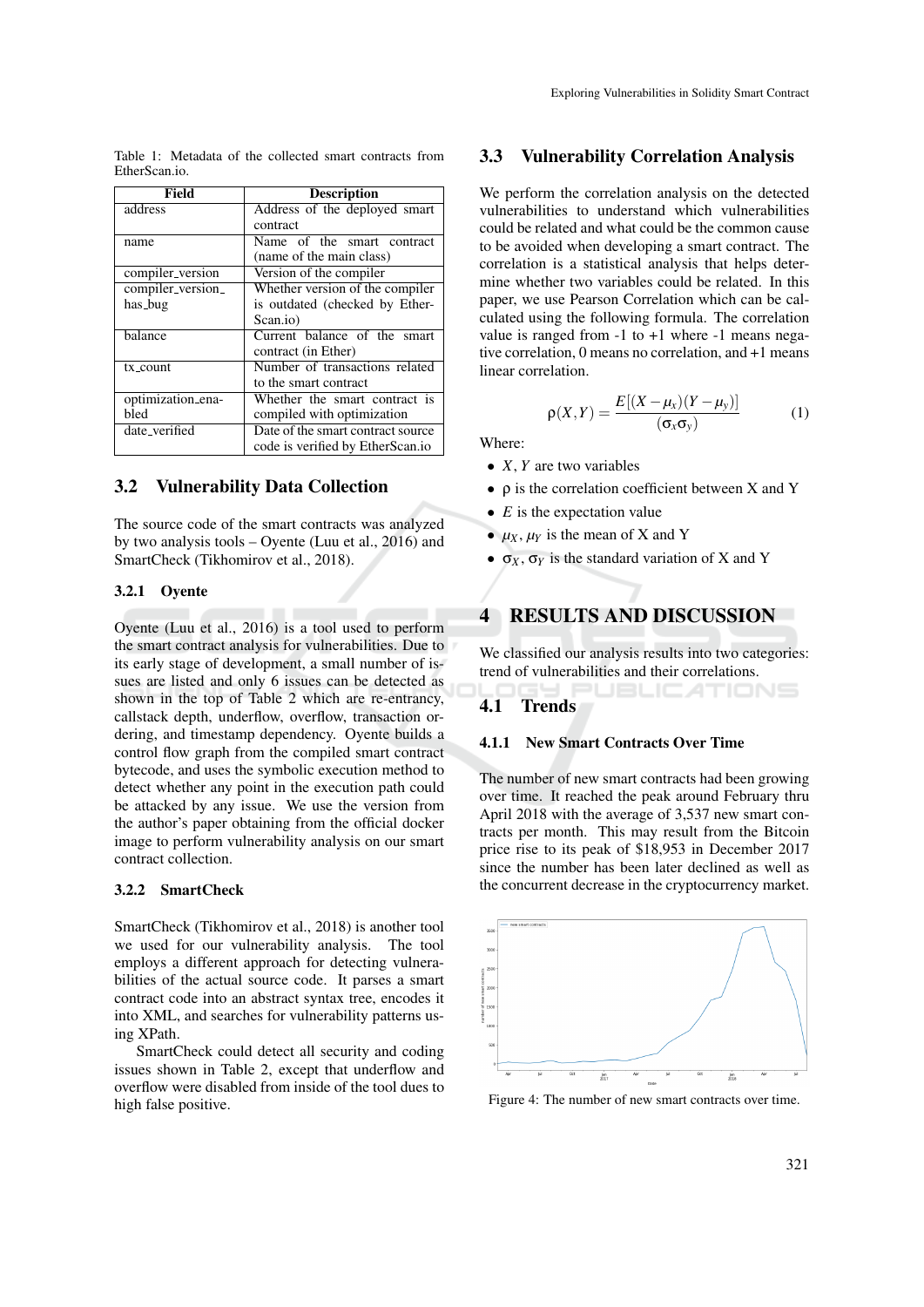| <b>Issue</b>                    | <b>Description</b>                                                                                                                                            |  |
|---------------------------------|---------------------------------------------------------------------------------------------------------------------------------------------------------------|--|
| Re-entrancy                     | An attacker redirects the control flow back to the victim's smart contract, to create<br>unintended consequence.                                              |  |
| <b>Callstack Depth</b>          | EVM cannot execute functions higher than 1024 in depth, attacker could make use of                                                                            |  |
|                                 | this fact and cause some target function to fail.                                                                                                             |  |
| Underflow                       | Deduct an integer value to under the minimal value of the data type,                                                                                          |  |
|                                 | $uint8(0) - uint8(1) == 255.$                                                                                                                                 |  |
| Overflow                        | Increase an integer value to over the maximum value of the data type,                                                                                         |  |
|                                 | $uint8(255) + uint8(1) == 0.$                                                                                                                                 |  |
| <b>Transaction Ordering</b>     | Miner can choose the order of transactions included in a block, thus a set of dependent<br>transactions might yield different results on different orderings. |  |
| <b>Timestamp Dependency</b>     | Get time from using block.timestamp or now might be incorrect because a miner can                                                                             |  |
|                                 | manipulate this field.                                                                                                                                        |  |
| tx.origin                       | tx.origin is a variable referenced to the original caller who initiate the call, not the                                                                      |  |
|                                 | immediate caller to the function.                                                                                                                             |  |
| Using send                      | Using send instead of transfer for payment is insecure.                                                                                                       |  |
| <b>Unchecked External Calls</b> | Detect using send, delegatecall, or call without under if condition.                                                                                          |  |
| DoS by external contract        | Detect whether the contract relies on an external call's result. If the external call fails                                                                   |  |
|                                 | with throw or revert, the caller contract cannot continue, or denial of service (DOS).                                                                        |  |
| Costly loop                     | Detect a function call within a loop. It might consume too much gas.                                                                                          |  |
| <b>Balance Inequality</b>       | Prefer >= $or \leq x$ , rather than ==.                                                                                                                       |  |
| <b>Malicious library</b>        | Detect if the contract use any library.                                                                                                                       |  |
| Transfer forward all gas        | Using $addr, call.value(x)() could send x Ethernet and all remaining gas to the addr$<br>contract.                                                            |  |
| <b>Integer Division</b>         | Solidity does not support floating point data type; integer division will be rounded down.                                                                    |  |
| Locked money                    | Detect the contract contains none of functions for sending money out of the contract.                                                                         |  |
| Unsafe type inference           | Solidity chooses smallest data type that appropriates to the initial data assigned to a                                                                       |  |
|                                 | variable. If later the variable is used to store larger value, it could overflow.                                                                             |  |
| Byte array                      | Prefer using bytes instead of byte []                                                                                                                         |  |
| Token API violation             | API standard for creating digital token (ERC20) does not support throwing exception                                                                           |  |
|                                 | (e.g. throw, revert, require, assert).                                                                                                                        |  |
| Compiler version not fixed      | Source code specified compiler version with operator $\hat{ }$ allowing it to be compiled with                                                                |  |
|                                 | future compiler version which might not have backwards compatible.                                                                                            |  |
| Private modifier                | Possible misconception of using private modifier to hide variable's data.                                                                                     |  |
| Redundant fallback function     | Detects if source code contains function () payable throw; It is already built-in com-                                                                        |  |
|                                 | piler version 0.4.0.                                                                                                                                          |  |

Table 2: List of security coding issues.

### 4.1.2 Vulnerabilities of the Smart Contracts (Detected by Oyente) Over Time

As the number of new smart contracts has risen, the vulnerabilities detected in smart contracts also grew. The overflow and underflow vulnera-The overflow and underflow vulnerabilities were found to be the first and second most commonly vulnerabilities detected by Oyente in the smart contract. The remaining vulnerabilities are compiler\_version\_has\_bug, tx\_ordering\_dep, timestamp dep, re-entrancy, parity bug, in the decreasing order. compiler version has bug is the result of EtherScan.io to detect whether a smart contract is compiled using an old version of the solidity compiler which has some known vulnerabilities. The rise of this vulnerability happened before October 2017 was dropped after issuing Solidity Compiler (solc) version 0.4.18 which fixed 10 bugs.

### 4.1.3 Vulnerabilities of the Smart Contracts (Detected by SmartCheck) Over Time

Similarly to Oyente's results, SmarCheck also illustrates the growth of detected vulnerabilities. The growth of the number of smart contracts occurred before July 2018 before starting to decline. The top 3 highest vulnerabilities are pragmas version, visibility, and malicious libraries. They were rising as number of smart contracts grew which could be resulted from that they detect typical keywords in the smart contract. One major observation is that many vulnerabilities had been slowly dropped due to more uses of libraries (malicious libraries only detects whether the contract uses *library* keyword). In addition, compiler\_version\_has\_bug had dropped significantly since October 2017 when the new version of the compiler with fixed bugs was introduced.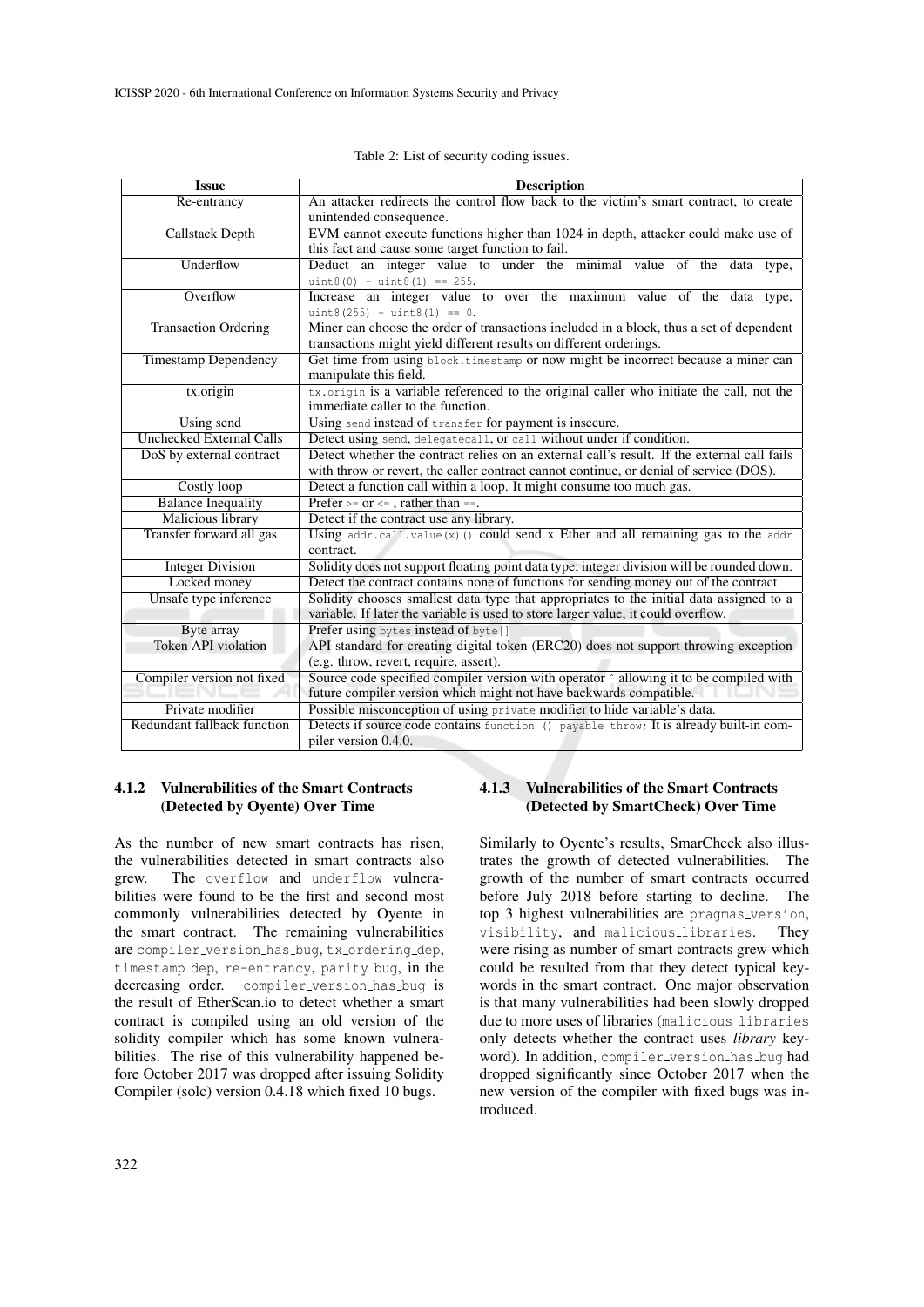

Figure 5: The number of vulnerabilities (detected by Oyente) over time.



Figure 6: The number of vulnerabilities (detected by SmartCheck) over time.

## 4.2 Correlation

In this paper, we perform correlation computation via Pearson's correlation in order to understand relations between vulnerabilities. The computed correlation values are used to investigate how often any pair of vulnerabilities found on the same smart contract.

### 4.2.1 Correlation of Vulnerabilities Detected by **Oyente**

Figure 7 illustrates the correlation matrix of vulnerability issues detected by Oyente, and it is obvious that the overall correlations between each pair of those issues are very low, ranging from -0.1 to 0.3. In other words, they are highly unrelated. The highest correlation coefficient value is 0.3 and it happens in the pair of "Overflow and Underflow" and "Timestamp Dependency and TX-Ordering". The detailed discussion is given below.

- Overflow and Underflow pair has the highest correlation of 0.3. Their relation is clear because they are caused by the same issue which is the improper handling of integer value greater than the declared storage size.
- Timestamp Dependency and TX-Ordering pair also has the highest correlation of 0.3. Their relation might stem from the same root cause that the block can be manipulated by a malicious miner.

### 4.2.2 Correlation of Vulnerabilities Detected by **SmartCheck**

Figure 8 illustrates the correlation matrix of vulnerability issues detected by SmartCheck. Obviously, the



Figure 7: Correlation matrix of vulnerabilities detected by Oyente.

overall correlation results from SmartCheck results have a wider range than those of Oyente as the range varies from -0.1 to 0.6 with the highest correlation coefficient value at 0.6. The four highest correlated pairs are:

- DoS by external contract and costly loop  $(\rho = 0.6)$  pair: Their similarity relation could have a common cause that both of them detect an external call within a loop condition. However, the effects of both vulnerabilities are different; DoS\_by\_external\_contract will stop the execution while costly loop focuses on the cost of execution.
- timestamp\_dependency and re-entrancy  $(\rho =$ 0.5) pair: These two vulnerabilities often occur